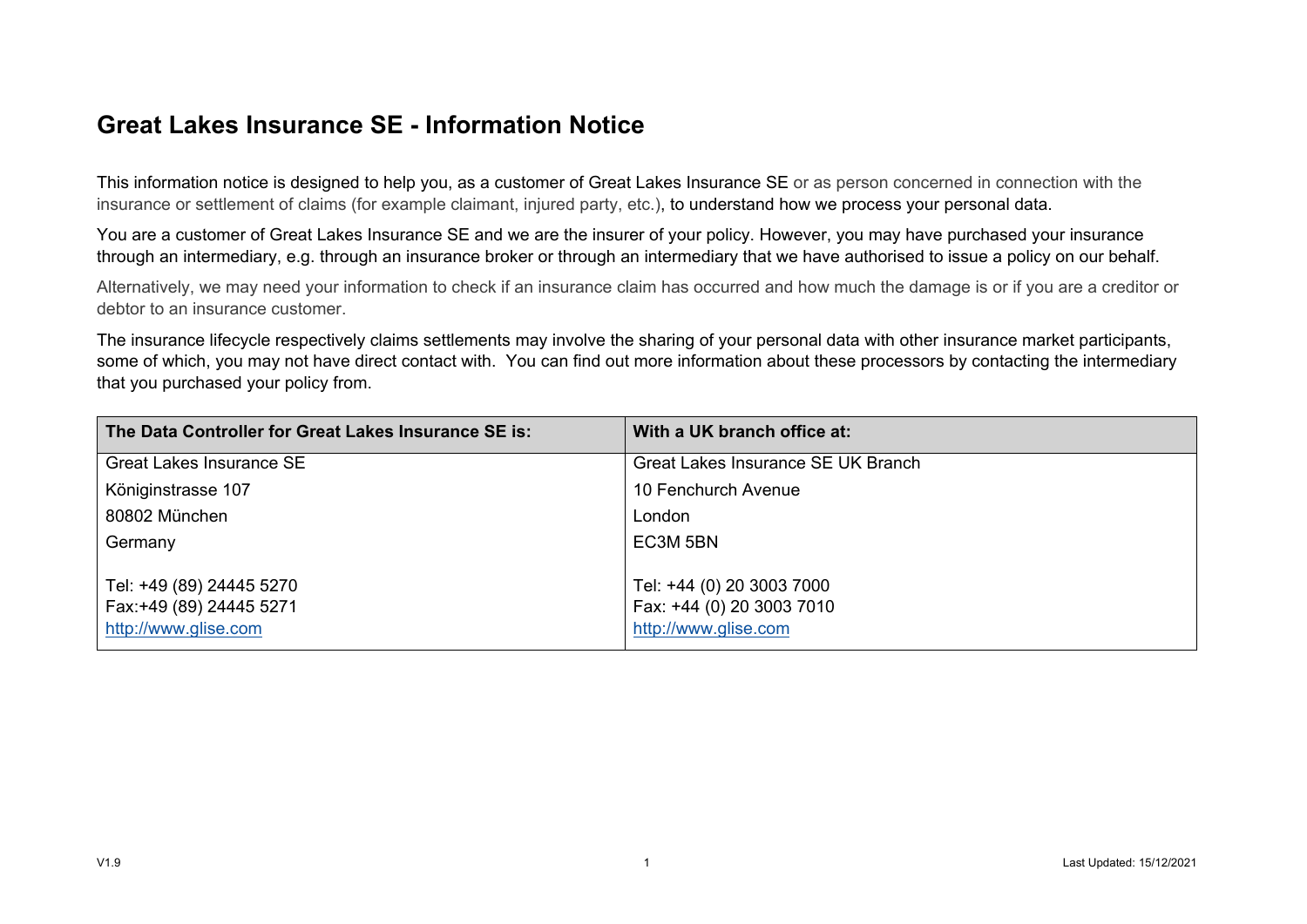| The Data Protection Officer for Great Lakes Insurance SE is: | The Data Protection Expert for Great Lakes Insurance SE is:    |
|--------------------------------------------------------------|----------------------------------------------------------------|
| The Data Protection Officer                                  | The Data Protection Expert                                     |
| Great Lakes Insurance SE UK Branch                           | Münchener Rückversicherungs-Gesellschaft Aktiengesellschaft in |
| 10 Fenchurch Avenue                                          | München                                                        |
| London                                                       | Königinstrasse 107                                             |
| EC3M 5BN                                                     | 80802 München                                                  |
|                                                              | Germany                                                        |
| Tel: +44 (0) 20 3003 7000<br>Email: dataprotection@glise.com | Tel: +49 (89) 3891 9853<br>Email: dataprotection@glise.com     |

Please contact the Data Protection Officer if you have questions concerning this Information Notice or your Data Subject Access Rights. These include:

- Data Portability: The transfer of your personal data to another Data Controller.
- Erasure: To have your personal data removed or deleted.
- Rectification: To have your personal data corrected if it is inaccurate.
- Restrict Processing: To restrict processing where your personal data is inaccurate or the processing is unlawful.
- Subject Access Request: To access your personal data and information around its processing.
- To object to direct marketing (we do not do direct marketing).

If you are unhappy with any response or have a complaint. You can raise this with the state data protection authority. The authority responsible for us is:

Bayerisches Landesamt für Datenschutzaufsicht Promenade 27 91522 Ansbach: https://www.lda.bayern.de/de/kontakt.html poststelle@lda.bayern.de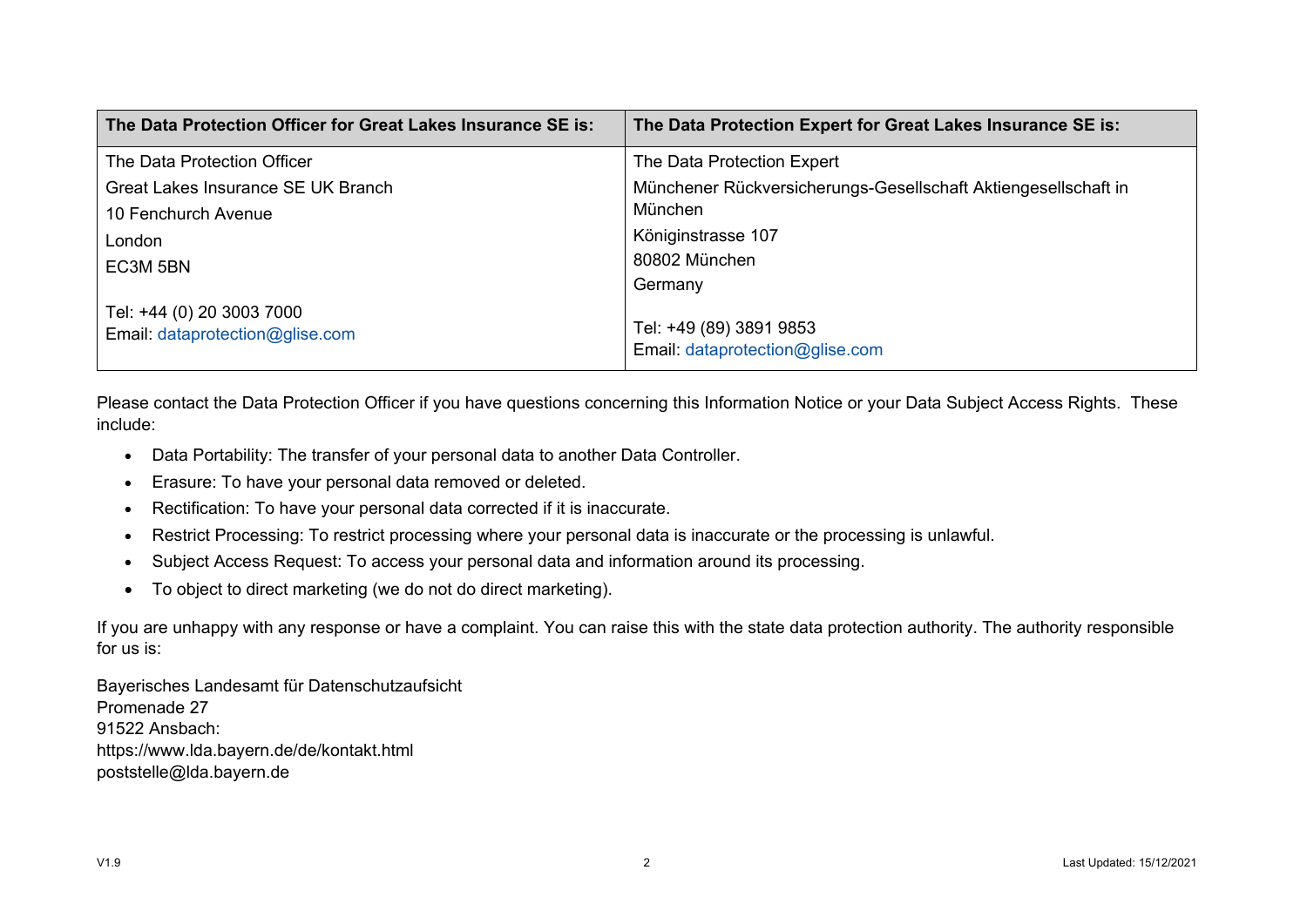#### **Who your data is shared with**

The following are data controllers that we share your personal data with:

- Reinsurers including Münchener Rückversicherungs-Gesellschaft Aktiengesellschaft in München.
- Agents that sell insurance products on our behalf.
- Brokers that have advised our insurance products to you.
- Government Agencies.
- Legal advisers.

The following are data processors that we disclose your personal data to:

• Third Parties providing services for Banking, Claims Handling, Insurance Administration and IT Services.

Please contact the Data Protection Officer [\(dataprotection@glise.com\)](mailto:dataprotection@glise.com) if you require further information on who your data is shared with.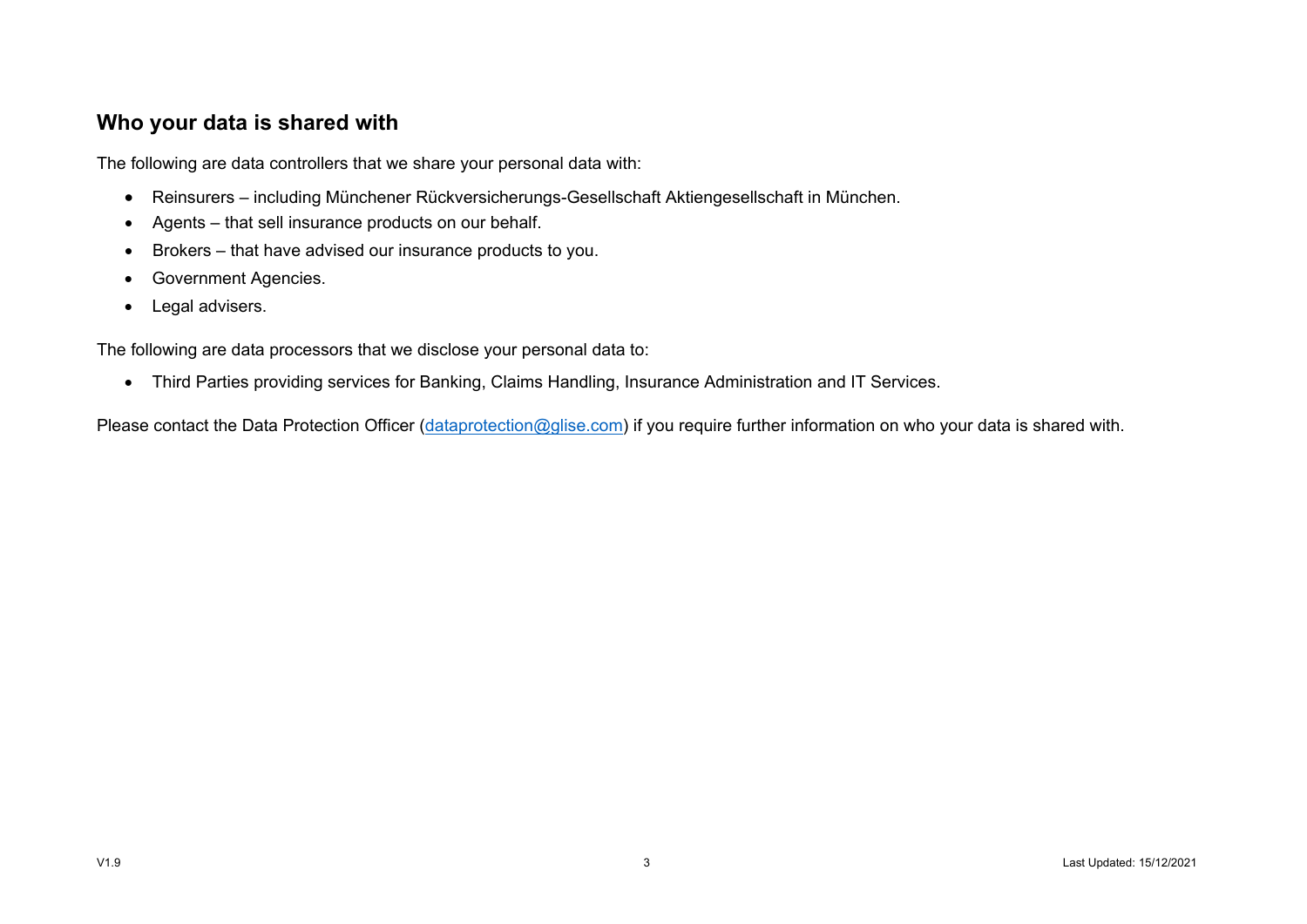# **What information do we collect about you**

#### Personal Data

| <b>Categories of</b><br>data | <b>Type of information</b><br>processed                                                                                                                                       | Where the data may come<br>from                                                                                                                                                   | Who we may disclose the<br>data to                                                                                                                                                                         | Potential purpose of processing                                                                                                                                                                                                                                                                               | Lawful basis of<br>processing                                                                                                                       |
|------------------------------|-------------------------------------------------------------------------------------------------------------------------------------------------------------------------------|-----------------------------------------------------------------------------------------------------------------------------------------------------------------------------------|------------------------------------------------------------------------------------------------------------------------------------------------------------------------------------------------------------|---------------------------------------------------------------------------------------------------------------------------------------------------------------------------------------------------------------------------------------------------------------------------------------------------------------|-----------------------------------------------------------------------------------------------------------------------------------------------------|
| Individual<br>Information    | Name, address, marital<br>status, date and place of<br>birth, nationality,<br>employer, job title,<br>employment history,<br>family details and their<br>relationship to you. | Insurance intermediaries or<br>other insurance market<br>participants.<br>Your family.<br>Your employer.<br>Credit reference agencies.<br>Debt Collectors and their<br>employees. | Group companies.<br>Reinsurers.<br>Our agents and brokers.<br>Other intermediaries or<br>market participants.<br>Third party administrators<br>Anti-fraud databases.<br>Medical doctors and<br>specialists | Setting you up as a client<br>including checks for potential<br>fraud, sanctions, credit and anti-<br>money laundering.<br>Underwriting, evaluating and<br>pricing of the risks to be insured<br>and calculating and validating the<br>appropriate premium for your<br>policy.<br><b>Statistical analysis</b> | Performance of our<br>contract with you.<br>Legitimate interest from<br>agents, brokers,<br>insurance companies<br>and other interested<br>parties. |
| Policy Information           | Information about the<br>quotes and insurance<br>policies you have applied<br>for or taken out.                                                                               | Insurance intermediaries or<br>other insurance market<br>participants.<br>Your family.<br>Your employer.                                                                          | Group companies.<br>Reinsurers.<br>Our agents and brokers.<br>Other intermediaries or<br>market participants.<br>Third party administrators<br>Anti-fraud databases.                                       | Managing you as a client including<br>underwriting, evaluating and<br>pricing the risks to be insured and<br>calculating, validating and<br>collecting any appropriate<br>premium.<br><b>Statistical analysis</b>                                                                                             | Performance of our<br>contract with you.<br>Legitimate interest from<br>agents, brokers,<br>insurance companies<br>and other interested<br>parties. |
| Financial<br>Information     | Premiums and claims paid<br>on your policies.<br>Bank account or payment<br>card details.<br>Income and other financial<br>information.                                       | Insurance intermediaries or<br>other insurance market<br>participants.<br>Your family.<br>Your employer.<br>Credit reference agencies.<br>Debt Collectors and their<br>employees. | Group companies.<br>Reinsurers.<br>Our agents and brokers.<br>Other intermediaries or<br>market participants.<br>Third party administrators<br>Credit reference agencies.<br>Anti-fraud databases.         | Managing you as a client including<br>underwriting, evaluating and<br>pricing the risks to be insured and<br>calculating, validating and<br>collecting any appropriate<br>premium.<br>Statistical analysis                                                                                                    | Performance of our<br>contract with you.<br>Legitimate interest from<br>agents, brokers,<br>insurance companies<br>and other interested<br>parties. |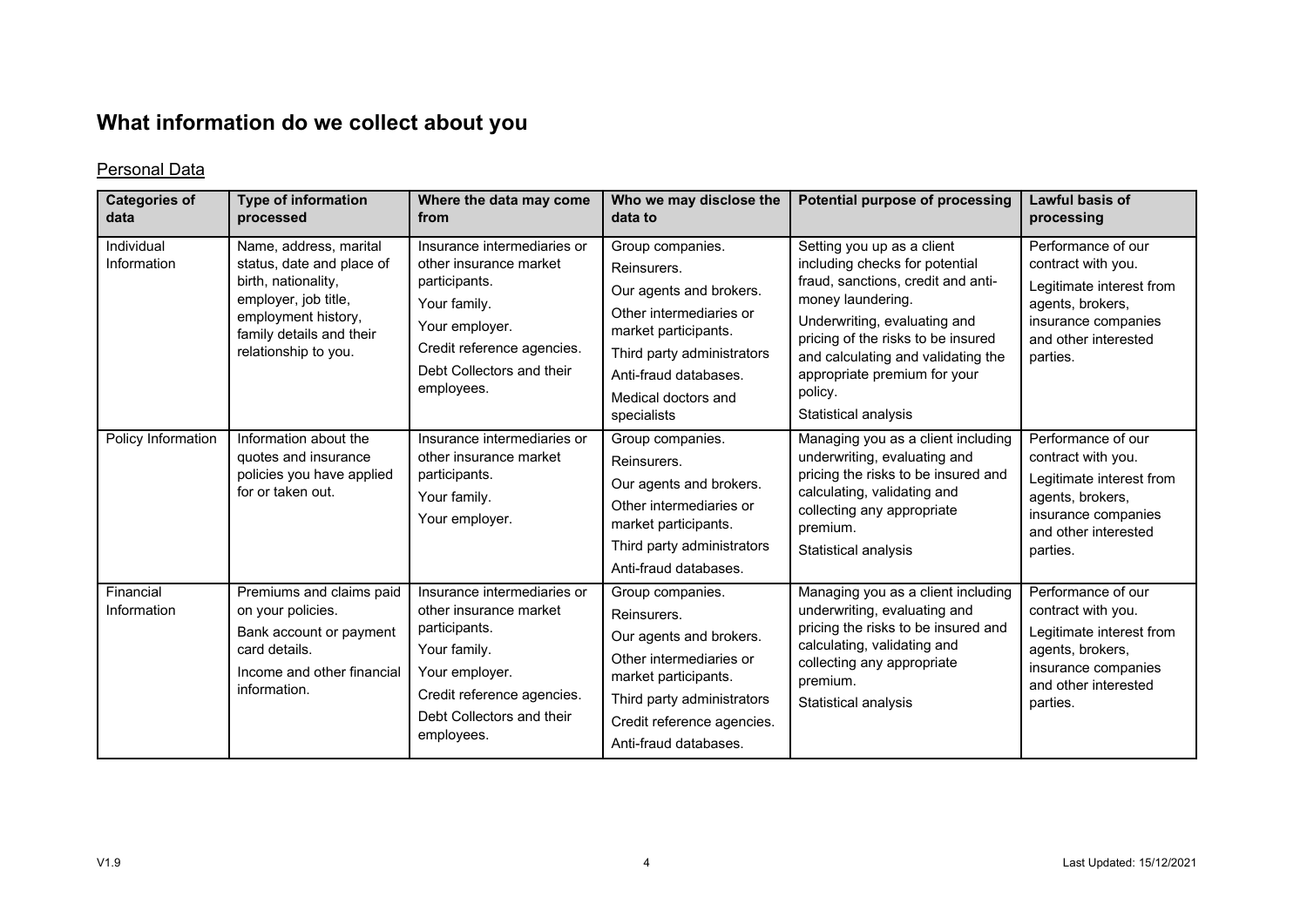| <b>Categories of</b><br>data             | <b>Type of information</b><br>processed                                                                       | Where the data may come<br>from                                                                                                                                                                                                                                                                                                                     | Who we may disclose the<br>data to                                                                                                                                                                          | Potential purpose of processing                                                                                                                                                                                                                                                                              | <b>Lawful basis of</b><br>processing                                                                                                                                                                                                                            |
|------------------------------------------|---------------------------------------------------------------------------------------------------------------|-----------------------------------------------------------------------------------------------------------------------------------------------------------------------------------------------------------------------------------------------------------------------------------------------------------------------------------------------------|-------------------------------------------------------------------------------------------------------------------------------------------------------------------------------------------------------------|--------------------------------------------------------------------------------------------------------------------------------------------------------------------------------------------------------------------------------------------------------------------------------------------------------------|-----------------------------------------------------------------------------------------------------------------------------------------------------------------------------------------------------------------------------------------------------------------|
| Statutory and anti-<br>fraud information | Credit history, credit<br>score, sanctions and<br>information from anti-fraud<br>databases concerning<br>you. | Insurance intermediaries or<br>other insurance market<br>participants.<br>Member of your family.<br>Your employer.<br>Anti-fraud databases.<br>sanctions lists, court<br>judgements and other<br>government agencies.                                                                                                                               | Group companies.<br>Reinsurers.<br>Our agents and brokers.<br>Third party administrators<br>Other intermediaries or<br>market participants.<br>Anti-fraud databases.                                        | Setting you up as a client<br>including checks for possible<br>fraud, sanctions, credit and anti-<br>money laundering.<br>Managing you as a client including<br>underwriting, evaluating and<br>pricing the risks to be insured and<br>calculating, validating and<br>collecting any appropriate<br>premium. | Performance of our<br>contract with you.<br>Compliance with a legal<br>obligation.<br>Processing is necessary<br>for the defence of legal<br>claims.                                                                                                            |
| Claim Information                        | Information about<br>previous and current<br>claims.                                                          | Insurance intermediaries or<br>other insurance market<br>participants.<br>Member of your family.<br>Your employer.<br>Anti-fraud databases.<br>claimants, defendants,<br>witnesses, experts inc.<br>medical experts, loss<br>adjustors, solicitors and<br>claims handlers.<br>Credit reference agencies.<br>Debt Collectors and their<br>employees. | Group companies.<br>Reinsurers.<br>Our agents and brokers.<br>Other intermediaries or<br>market participants.<br>Third party administrators<br>Anti-fraud databases.<br>Medical doctors and<br>specialists. | Managing insurance and<br>reinsurance claims.<br>Defending or prosecuting legal<br>claims.<br>Investigating or prosecuting fraud.<br>Statistical analysis                                                                                                                                                    | Performance of our<br>contract with you.<br>Compliance with a legal<br>obligation.<br>Processing is necessary<br>for the defence of legal<br>claims.<br>Legitimate interest from<br>agents, brokers,<br>insurance companies<br>and other interested<br>parties. |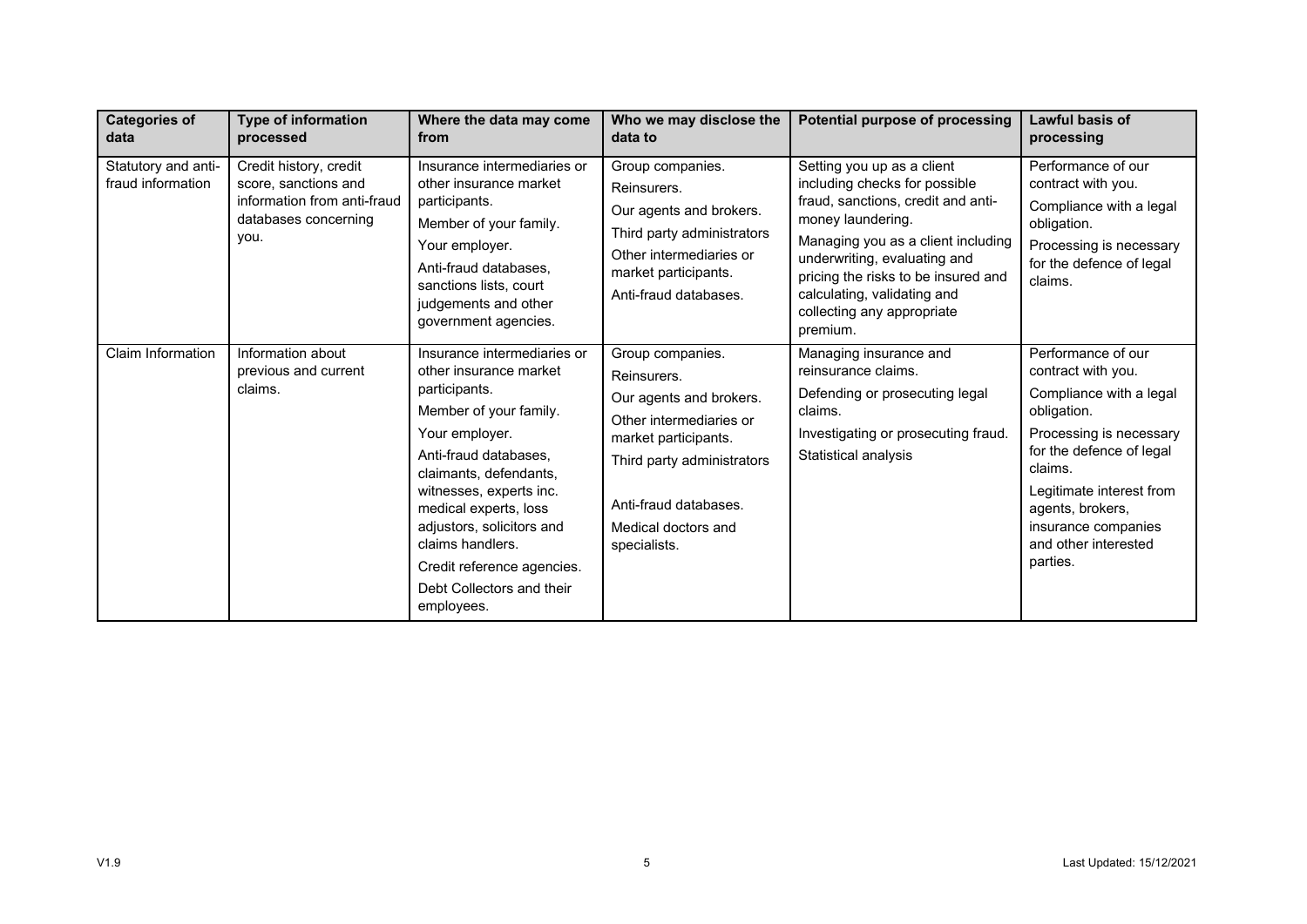#### Special Categories of Data

| <b>Categories of</b><br>data             | <b>Type of information</b><br>processed                                                       | Source of the data                                                                                                                                                                                                    | Who we disclose the data<br>to                                                                                                                                                                              | <b>Purpose of processing</b>                                                                                                                                                                                                                                                                                                     | Lawful basis of<br>processing                                                                                                           |
|------------------------------------------|-----------------------------------------------------------------------------------------------|-----------------------------------------------------------------------------------------------------------------------------------------------------------------------------------------------------------------------|-------------------------------------------------------------------------------------------------------------------------------------------------------------------------------------------------------------|----------------------------------------------------------------------------------------------------------------------------------------------------------------------------------------------------------------------------------------------------------------------------------------------------------------------------------|-----------------------------------------------------------------------------------------------------------------------------------------|
| Individual and<br>claim Information      | Gender and health<br>information.<br>Medical reports.<br>Criminal records and<br>convictions. | Insurance intermediaries or<br>other insurance market<br>participants.<br>Member of your family.<br>Your employer.                                                                                                    | Group companies.<br>Reinsurers.<br>Our agents and brokers.<br>Other intermediaries or<br>market participants.<br>Third party administrators<br>Anti-fraud databases.<br>Medical doctors and<br>specialists. | Setting you up or managing you<br>as a client.<br>Evaluating and pricing the risks to<br>be insured and calculating and<br>validating any appropriate<br>premium where there is health or<br>life insurance.<br>Claims administration<br>Statistical analysis                                                                    | Performance of the<br>insurance contract with<br>you or consent.<br>Processing is necessary<br>for the defence of legal<br>claims.      |
| Statutory and anti-<br>fraud information | Criminal records and<br>convictions.<br>Surveillance reports.                                 | Insurance intermediaries or<br>other insurance market<br>participants.<br>Member of your family.<br>Your employer.<br>Anti-fraud databases,<br>sanctions lists, court<br>judgements and other<br>government agencies. | Group companies.<br>Reinsurers.<br>Our agents and brokers.<br>Other intermediaries or<br>market participants.<br>Third party administrators<br>Anti-fraud databases.<br>Medical doctors and<br>specialists. | Setting you up or managing you<br>as a client.<br>Evaluating and pricing the risks to<br>be insured and validating any<br>appropriate premium where there<br>is health or life insurance,<br>including checks for potential<br>fraud, sanctions, anti-money<br>laundering and other statutory<br>checks.<br>Statistical analysis | Processing carried out<br>under the control of<br>official authority.<br>Processing is necessary<br>for the defence of legal<br>claims. |

# **Protection of your information**

Your privacy is important to us and we follow strict security and organisational procedures in the processing, storage, destruction and disclosure of your information. This is to prevent unauthorised access or loss of your information.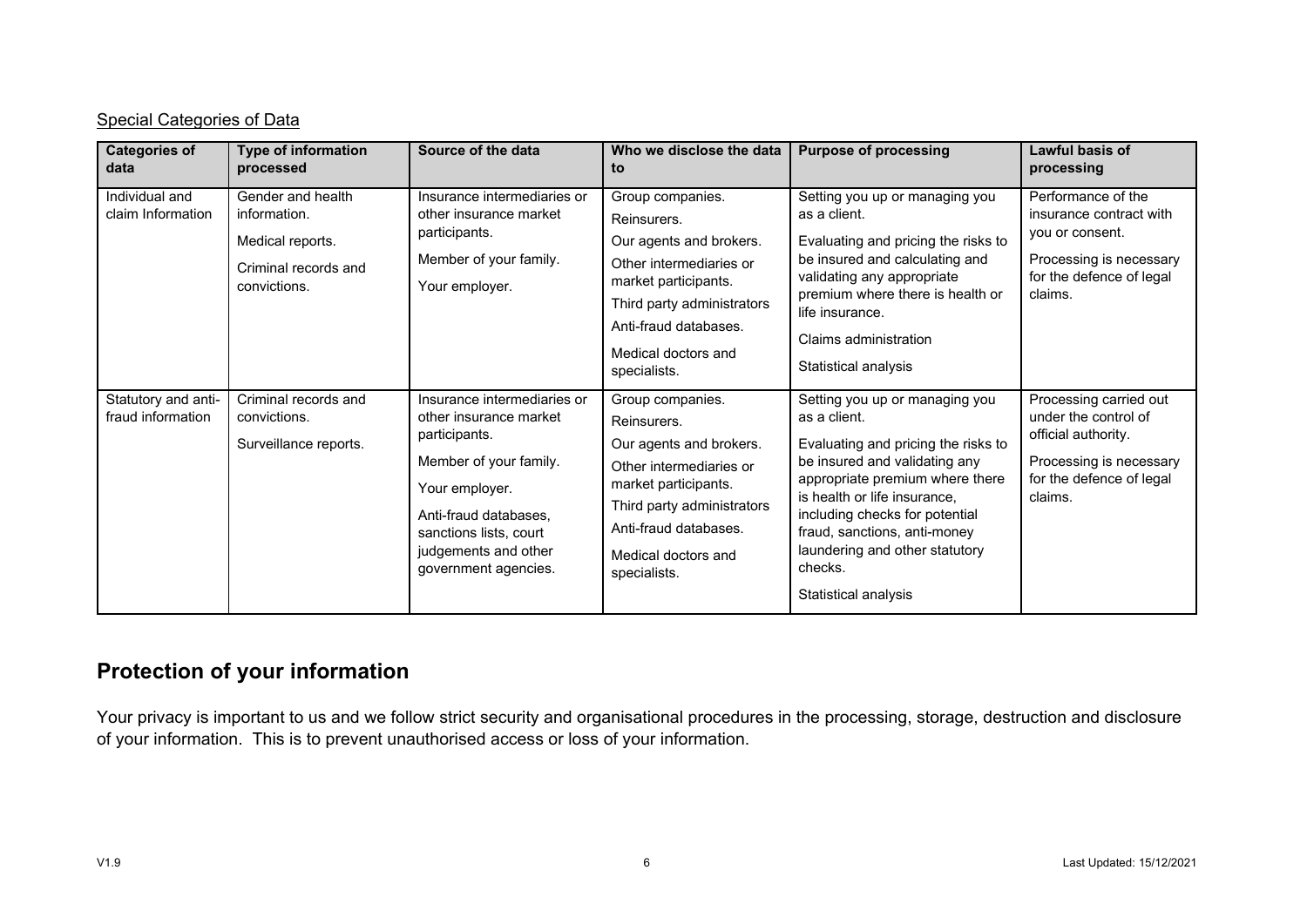### **Use of your Consent to process Special Categories of Personal Data**

In order to provide insurance or to carry out claims settlements, in certain circumstances, we may need to process special categories of personal data, such as medical records or criminal conviction data.

We follow the lawful basis that your insurer has used in processing and disclosing your special categories of personal data to us. This may be for the performance of the insurance contract or consent. If consent is used, you will not have given your consent directly to us but to the insurer that you purchased your policy from.

As far as claim settlement is concerned, the legal basis is also the performance of the contract or, if special categories of personal data are required (for example, your health data when examining the claim), we will seek your consent.

You may withdraw your consent for us to process your special categories of personal data at any time by contacting the Data Protection Officer (details as above). However, if you withdraw your consent this will impact on our ability to provide or continue to provide insurance for your insurance policy or pay claims.

#### **Call Monitoring and Recording**

For quality control purposes and to audit the evaluation process for the underwriting and pricing of the risks to be insured, we may review copies of telephone recording made with the intermediary that you purchased your policy from.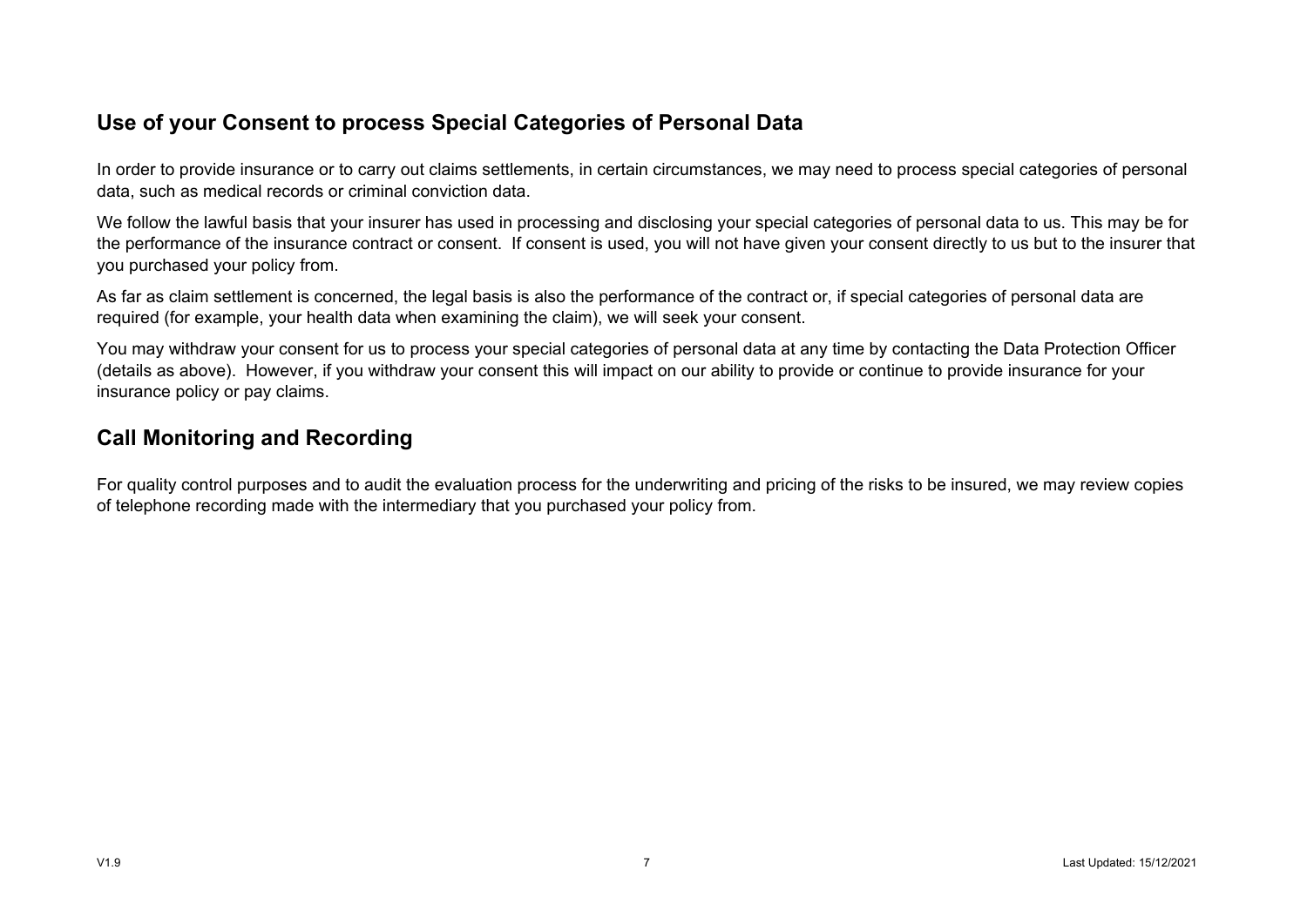# **Data Retention**

Your personal data will only be kept for as long as it is necessary for the purpose it was collected for.

| <b>Category of data</b>                                           | How long we retain your data                                                                                                                                                                                                                                                                              |  |                                                                                                                   |                                                 |                                                 |         |         |
|-------------------------------------------------------------------|-----------------------------------------------------------------------------------------------------------------------------------------------------------------------------------------------------------------------------------------------------------------------------------------------------------|--|-------------------------------------------------------------------------------------------------------------------|-------------------------------------------------|-------------------------------------------------|---------|---------|
| Individual Information                                            | 7 years after the end of the insurance agreement between us and the insurance<br>intermediary.                                                                                                                                                                                                            |  |                                                                                                                   |                                                 |                                                 |         |         |
| Policy Information                                                | <b>Insurance</b>                                                                                                                                                                                                                                                                                          |  | Years<br>Reinsurance                                                                                              |                                                 | Years                                           |         |         |
|                                                                   | All cases exc. EL<br><b>Employers Liability</b>                                                                                                                                                                                                                                                           |  | 7<br>60                                                                                                           | All cases exc. EL<br><b>Employers Liability</b> |                                                 | 7<br>60 |         |
| <b>Financial Information</b>                                      | 7 years after the end of the insurance agreement between us and the insurance<br>intermediary.                                                                                                                                                                                                            |  |                                                                                                                   |                                                 |                                                 |         |         |
| <b>Claims Information</b>                                         | Period in years from either date of settlement or date of advice if no claim develops.                                                                                                                                                                                                                    |  |                                                                                                                   |                                                 |                                                 |         |         |
| ** EL = Employers Liability                                       | <b>Insurance</b>                                                                                                                                                                                                                                                                                          |  | Years                                                                                                             |                                                 | Reinsurance                                     |         | Years   |
|                                                                   | Property<br>Engineering exc. EL<br><b>Engineering EL</b><br>Contingency<br>Marine & Aviation exc. EL<br>Marine & Aviation EL<br>Professional Indemnity<br>Liability exc. EL<br><b>Liability EL</b><br>Motor<br>Child Injuries<br>Cases involving PPO's<br>All asbestos / disease<br>All protected victims |  | 3<br>3<br>60<br>3<br>3<br>60<br>12<br>3<br>60<br>3<br>To age 21 & 4 months<br>Unlimited<br>Unlimited<br>Unlimited |                                                 | All cases exc. EL<br><b>Employers Liability</b> |         | 6<br>60 |
| Special categories of personal data<br>(underwriting and pricing) | As per Policy Information table above.                                                                                                                                                                                                                                                                    |  |                                                                                                                   |                                                 |                                                 |         |         |
| Special categories of personal data (claims)                      | As per Claims Information table above.                                                                                                                                                                                                                                                                    |  |                                                                                                                   |                                                 |                                                 |         |         |